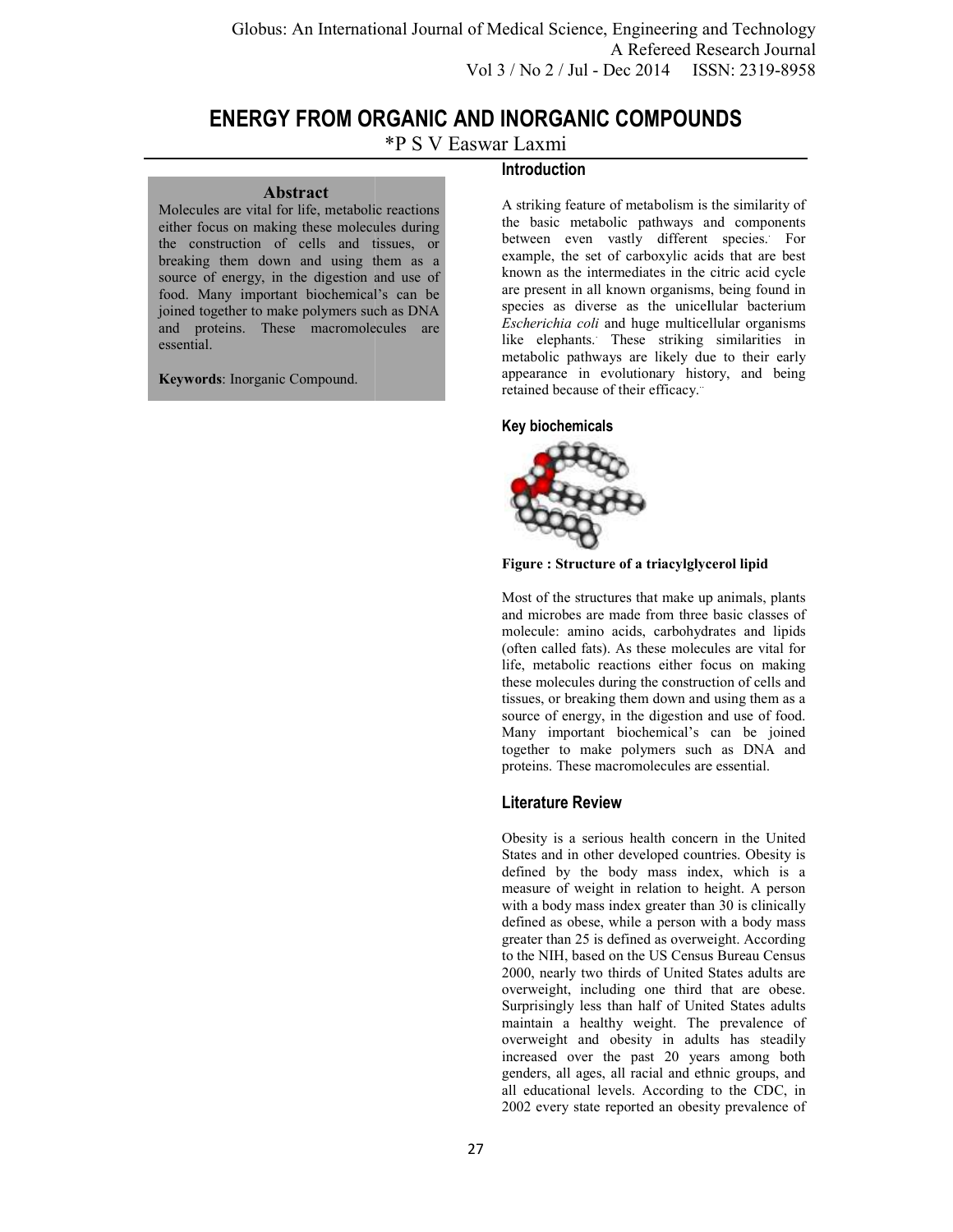at least 15-19%, while 29 states reported a prevalence of 20-24%, and 3 states reported an obesity prevalence over 25%. The obesity prevalence has huge implications for public health and society. Several diseases are associated with overweight and obesity. Specifically, overweight and obesity are risk factors for diabetes, heart disease, stroke, hypertension, gallbladder disease, osteoarthritis, sleep apnea and other breathing problems, and some forms of cancer. Obesity is also associated with high blood cholesterol, complications with pregnancy, menstrual complications with pregnancy, menstrual irregularities, hirsutism, stress incontinence, psychological disorders and an increased risk of complications during surgery. In addition, due to the rise in excess weight and obesity, health care costs have increased dramatically. The annual medical 1 2 spending due to excess weight and obesity is approximately 93 billion or 9% of health care expenditures, which can be broken down into costs associated with heart disease, type 2 diabetes, osteoarthritis, hypertension, gallbladder disease, cancer, and lost productivity at work. In addition to these health care costs, Americans spend \$33 billion dollars per year on weight-loss products and services. Many people blame obesity on a sedentary lifestyle or poor food choices (such as over-eating, too many carbohydrates, too much saturated fat). However, research has shown that there may be a genetic influence on weight disorders. One of the National Health Objectives is to reduce the prevalence of obesity among adults to less than 15%. Perhaps the most effective way to combat the problem is through further understanding of the mechanism of fatty acid metabolism.

# **Energy from organic compounds**

Carbohydrate catabolism is the breakdown of carbohydrates into smaller units. Carbohydrates are usually taken into cells once they have been digested into monosaccharides. Once inside, the major route of breakdown is glycolysis, where sugars such as glucose and fructose are converted into pyruvate and some ATP is generated. Pyruvate is an intermediate in several metabolic pathways, but the majority is converted to acetyl-CoA and fed into the citric acid cycle. Although some more ATP is generated in the citric acid cycle, the most important product is NADH, which is made from  $NAD^+$  as the acetyl-CoA is oxidized. This oxidation releases carbon dioxide as a waste product. In anaerobic conditions, glycolysis produces lactate, through the enzyme lactate dehydrogenase re-oxidizing NADH to NAD+ for re-use in glycolysis. An alternative route for glucose breakdown is the pentose phosphate pathway, which reduces the coenzyme NADPH

and produces pentose sugars such as ribose, the sugar component of nucleic acids.

Fats are catabolised by hydrolysis to free fatty acids and glycerol. The glycerol enters glycolysis and the fatty acids are broken down by beta oxidation to release acetyl-CoA, which then is fed into the citric acid cycle. Fatty acids release more energy upon oxidation than carbohydrates because carbohydrates contain more oxygen in their structures.

Amino acids are either used to synthesize proteins and other biomolecules, or oxidized to urea and carbon dioxide as a source of energy. The oxidation pathway starts with the removal of the amino group by a transaminase. The amino group is fed into the urea cycle, leaving a deaminated carbon skeleton in the form of a keto acid. Several of these keto acids are intermediates in the citric acid cycle, for example the deamination of glutamate forms αketoglutarate. The glucogenic amino acids can also be converted into glucose, through gluconeogenesis (discussed below).

### **Energy transformations**

# **Oxidative phosphorylation**

In oxidative phosphorylation, the electrons removed from organic molecules in areas such as the protagon acid cycle are transferred to oxygen and the energy released is used to make ATP. This is done in eukaryotes by a series of proteins in the membranes of mitochondria called the electron transport chain. In prokaryotes, these proteins are found in the cell's inner membrane. These proteins use the energy released from passing electrons from reduced molecules like NADH onto oxygen to pump protons across a membrane.

### **References**

- 1. Jung, Ch; Hartman, Fc; Lu, Ty; Larimer, Fw (Jan 2000). "D-ribose-5-phosphate isomerase from spinach: heterologous overexpression, purification, characterization, and site-directed mutagenesis of the recombinant enzyme". *Archives of biochemistry and biophysics* **373** (2): 409–17. doi:10.1006/abbi.1999.1554. ISSN 0003-9861. PMID 10620366.
- 2. Zhang, Rong-Guang; et. al. (3). "The 2.2 Å Resolution Structure of RpiB/AlsB from Escherichia coli Illustrates a New Approach to the Ribose-5-phosphate Isomerase Reaction". *J. Mol. Biol.* **332** (5). Retrieved 6 March 2013.